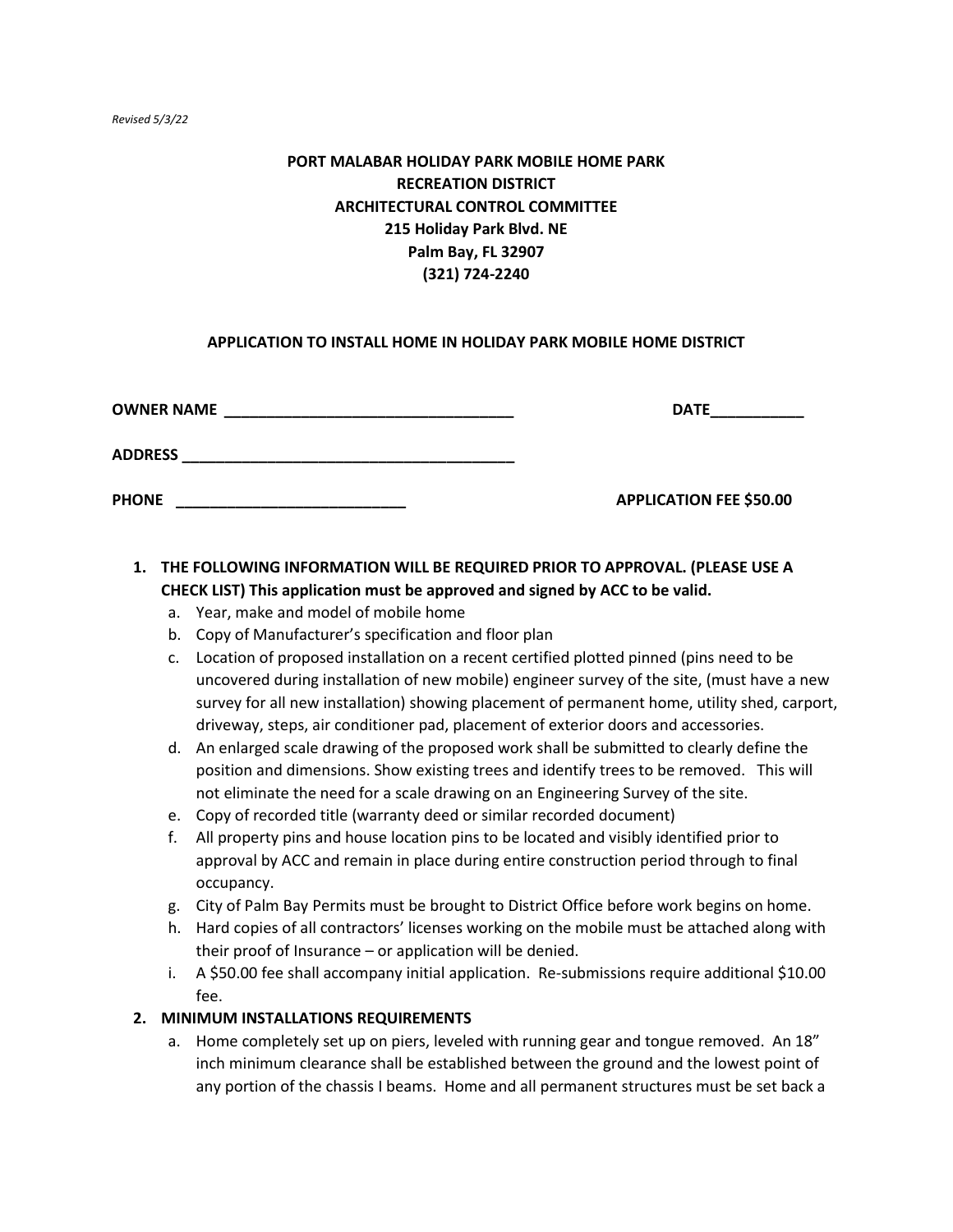minimum of l0 feet from property line on side street and rear setbacks a minimum of 6 feet. Subject to change from City of Palm Bay Code Department.

- b. Home tied down and inspected by City of Palm Bay.
- c. Driveway should be minimum 12 feet wide and 34 feet long to accommodate two parked vehicles. If the driveway can be utilized for parking vehicles side by side, then the driveway should be at least 20 feet wide and 18 feet long. The sidewalk is not considered part of the parking space. Driveways/carports shall not be in front of the home. Driveway should flair at curb. Driveway must be abutted to unit.
- d. A concrete carport slab with approved roof, including posts and fascia.
- e. Air conditioning units shall not be installed in the front (or street side) of mobile homes. Shall be on side if room permits or in the back of home.
- f. Approved skirting material (ex: stucco, vinyl or concrete base must be termite resistance material. Enclose the entire base of home. Shed must be properly ventilated. The front of the home should be enclosed solid. All homes must be protected from weedeater around the skirting.
- g. Landscaping with appropriate plants in accordance with the established ACC Rules and Regulations.
- h. Shall have a utility building not smaller than 9' by 12' attached to carport at the rear or side of mobile per City of Palm Bay Code.
- i. Contractor shall remove old mobile from park immediately upon removal from lot.

## **3. GENERAL INFORMATION**

- a. The provisions of the District, the City of Palm Bay and Buildings Code are applicable.
- b. No deviations may be made to alter grade levels of lot except under Unit. finished grade elevation and must be a minimum of 30" from finished flooring.
- c. The ACC shall maintain the right to visit the proposed home site to determine compatibility of applicant's home with established neighborhood homes, using impressions derived from visit.
- d. Construction shall be completed with ninety (90) days from starting date, weather permitting.

## **4. APPLICANT IS RESPONSIBLE FOR**

- a. Obtaining or having obtained Building Permits from Palm Bay Building Department and posting same in a conspicuous location. Permits must be brought to the District Office before work begins on home.
- b. Provide District Office with a work schedule showing when the mobile will come into the park, when it will be set on the lot and an approximate completion date. Line provided on page 3.
- c. Calling or having contractor call for required inspections by the Palm Bay Building Department.
- d. Owner shall file a re-submission application with ACC for approval of any deviations from the original application.
- e. Assuring the work is completed as specified in application drawings, specifications or resubmission as submitted.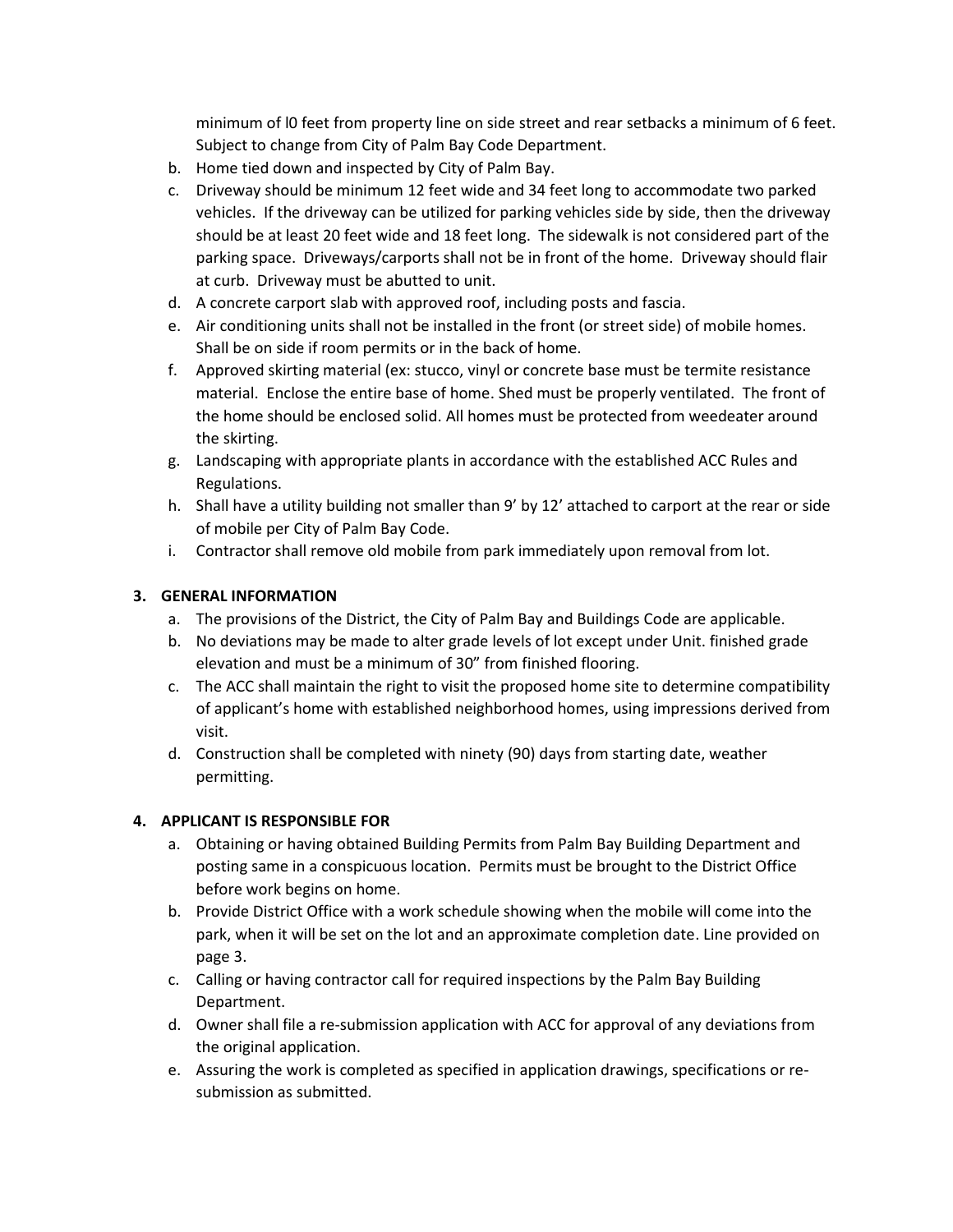- f. Owner shall obtain a Certified Building Location Drawing upon completion and furnish copy to District Office.
- g. The mobile shall not be used for any purpose until a valid Certificate of Occupancy has been issued by the City of Palm Bay and all ACC Rules and Regulations are met.
- h. Any unauthorized changes shall result in an immediate "Stop Work Order."

#### **5. ACC FORM TO INSTALL MOBILE HOME**

- **1.** Who is to perform the work? List all contractors and sub-contractors, type of work each will perform, copies of their current license and insurance.
- \_\_\_\_\_\_\_\_\_\_\_\_\_\_\_\_\_\_\_\_\_\_\_\_\_\_\_\_\_\_\_\_\_\_\_\_\_\_\_\_\_\_\_\_\_\_\_\_\_\_\_\_\_\_\_\_\_\_\_\_\_\_\_\_\_\_\_\_\_
- 2. Work will commence on \_\_\_\_\_\_\_\_\_\_\_\_\_\_\_\_\_\_, completed on \_\_\_\_\_\_\_\_\_\_\_(Approximate Dates)
- **3.** Contractor agrees no work will be done on Sundays and Legal National Holidays. Work hours are 8:00 a.m. to 5:00 p.m.
- **4.** ACC needs to be contacted when any home or shed comes into the park to review the City of Palm Bay permits and placement of unit.

#### **Waiver of Liability**

**This agreement releases** Port Malabar Holiday Park Mobile Home Recreation District **from all liability to injuries that may occur** in relation to ACC Board approved property improvements. By signing this agreement, I agree to hold Port Malabar Holiday Park Mobile Home Recreation District entirely free from any liability, including financial responsibility for injuries incurred, regardless of weather injuries are caused by negligence.

I, \_\_\_\_\_\_\_\_\_\_\_\_\_\_\_\_\_\_\_\_\_\_\_\_\_\_\_\_\_\_\_\_\_, fully understand and agree to the above terms.

Signature of Contractor

"The undersigned hereby agrees to supply the ACC with any additional information and/or documentation which may be requested by the ACC"

\_\_\_\_\_\_\_\_\_\_\_\_\_\_\_\_\_\_\_\_\_\_\_\_\_\_\_\_\_\_\_ \_\_\_\_\_\_\_\_\_\_\_\_\_\_\_\_\_\_\_\_\_\_\_\_\_\_\_\_\_\_\_\_\_\_\_

AUTHORIZED REPRESENTATIVE)

(SIGNATURE OF PROPERTY OWNER OR (SIGNATURE OF CONTRACTOR OR BUILDER)

APPLICATION RECEIVED DATE: \_\_\_\_\_\_\_\_\_\_\_\_\_\_\_\_\_\_\_\_\_\_\_\_\_\_\_\_\_\_\_

APPLICATION APPROVED DATE:  $\blacksquare$ 

ACC SIGNATURES: \_\_\_\_\_\_\_\_\_\_\_\_\_\_\_\_\_\_\_\_\_\_\_\_ \_\_\_\_\_\_\_\_\_\_\_\_\_\_\_\_\_\_\_\_\_\_\_\_\_